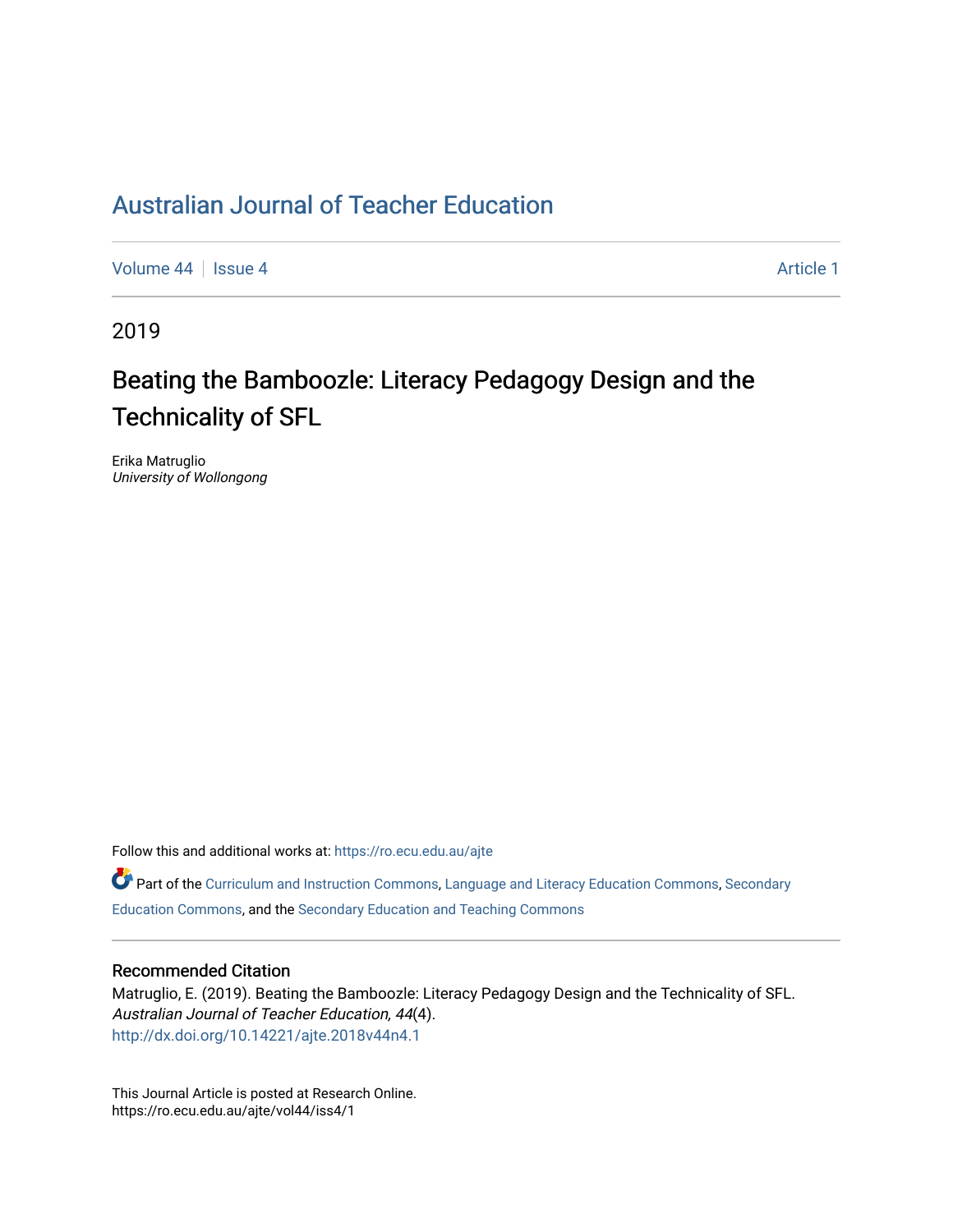## **Beating the Bamboozle: Literacy Pedagogy Design and the Technicality of SFL**

#### Erika Matruglio University of Wollongong

*Abstract: This paper explores the issue of metalanguage and writing instruction in the senior secondary curriculum. It reports on the use of a design based research collaboration between a very experienced teacher of Ancient History and a research team with the aim of improving literacy outcomes for a group of disadvantaged students. The case highlights some of the challenges implicated in this close work between educational linguistic theorists as language specialists and classroom practitioners as subject specialists. In particular, it raises the issue of how to provide already experienced teachers with a metalanguage to express their implicit knowledge about text more effectively in the classroom. It demonstrates both the struggles involved and the positive impact of making texts more visible, and reveals the benefits of a focus on explicit teaching of writing. It also raises some implications for future in- and pre-service teacher education.*

#### **Introduction**

In commentary on education, literacy is never far from the public eye. Reports about stagnant or falling literacy standards have been common in the Australian media for some time (Donnelly, 2017; McDonald, 2010; Munro, 2016), to the point where 'controversy over literacy has become a permanent fixture of educational debate and policy' (Green, Hodgens, & Luke, 1997, p. 7). Since the late 1970s in Australia, the field of literacy has also been a vibrant site of educational research, informed to a large extent by developments within educational linguistics and through partnerships between researchers and educators. Changes in curriculum and policy over the past several years have intensified an already strong focus on literacy development in schools and made systematic research into literacy pedagogy even more urgent.

The advent of the national curriculum in Australia has been one contributing factor to a renewed focus on literacy development in education. In particular, the Australian Curriculum English (ACARA, 2013) has strengthened the place of an explicit focus on language in teaching. Students now *learn about* as well as *learn through* English, with the inclusion of language as an object of study. In the Australian Curriculum English (AC:E), language, glossed as 'knowing about the English language' (ACARA, 2013, p. 5) forms one of the three interrelated strands of the curriculum alongside literature and literacy. An explicit focus on language is not just the purview of the English curriculum. Literacy is included as a 'general capability' in all the Australian curriculum documents in all key learning areas (KLAs) and the curriculum guidelines assert not only that 'all teachers are responsible for teaching the subject-specific literacy of their learning areas' but also that 'all teachers need a clear understanding of the literacy demands and opportunities of their learning areas' (ACARA, 2017, p. 1). There is therefore now a stronger emphasis on explicit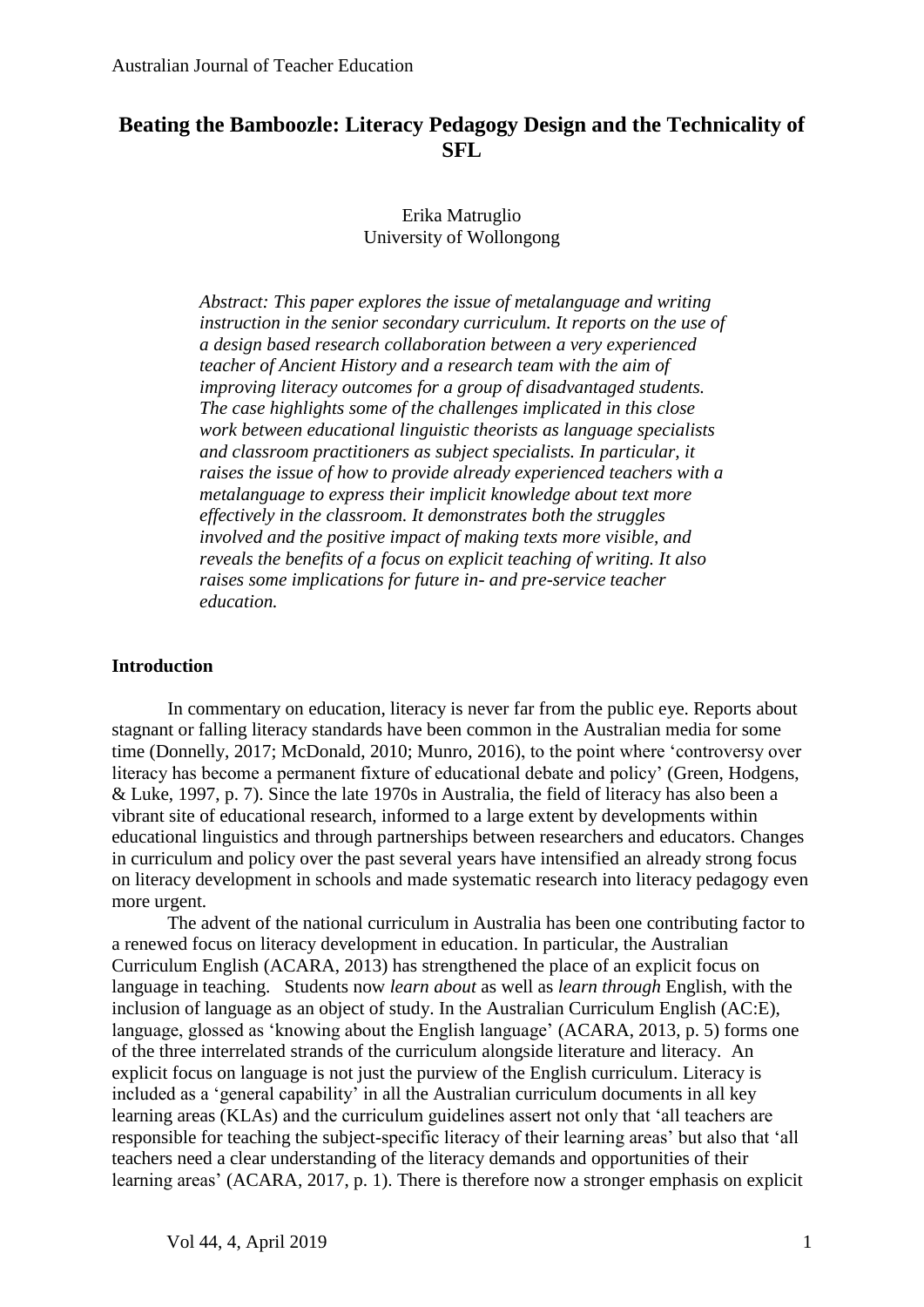talk about language in all subjects in Australian secondary schools, through the inclusion of language as an object of study in the AC:E and the inclusion of literacy as a general capability across all subjects.

Recent policy has also brought the notion of strengthening literacy standards into the spotlight. The recent Literacy and Numeracy Strategy 2017-2020 in New South Wales (Department of Education and Communities, 2016) calls for a 'relentless focus on explicit teaching and high expectations for all students across all sectors' (p. 2). Under this strategy, several new measures have been put into place, including requiring students to meet new minimum literacy and numeracy standards in order to be eligible for the Higher School Certificate (HSC). Teacher education students are now required 'to pass a literacy and numeracy test prior to their final year professional experience placement' (Department of Education and Communities, 2016, p. 10) and more professional learning support has been promised to teachers in both assessing and teaching literacy.

Alongside the apparent urgency of these calls for improved literacy standards, and the promise of more support in the form of professional development, many teachers still feel underequipped to teach literacy (Fang, 2012; Hannant & Jetnikoff, 2015; Moje, 2007; Schleppegrell, 2004) or lack a sufficient metalanguage to be able to do so (Humphrey  $\&$ Macnaught, 2016b). There is pressure from a crowded curriculum and limited time in which to teach it, such that writing instruction may not be prioritised in the disciplines, even from the middle years of schooling onwards (Hannant & Jetnikoff, 2015). In senior high school years, teachers may even perceive the teaching of literacy as a distraction from what can be understood as the main task of teaching subject content (Veel, 2006). There appears to be a disjunction between the assertion in policy that teachers must teach literacy explicitly, and the resourcing and equipping of teachers to do so with confidence.

Against this backdrop, applied linguists, often inspired by Bernsteinian sociology of education (Bernstein, 2000), have been conducting research into literacy pedagogy. Beginning in the 1970s, research began into making more visible what had up until then been implicit knowledge about the writing requirements of success in school (Painter & Martin, 1986; Rothery & Gerot, 1986; Wignell, 1987). This work has continued to the present day, encompassing research in primary and secondary school literacy (Martin & Rose, 2008; Rose & Martin, 2012) literacy beyond school contexts (Iedema, White, De Silva Joyce, Feez, & Write-it-Right Project, 2008; Veel, 2006), research into the disciplinary literacies of particular subjects such as Mathematics (Veel, 1999), Science (Morgan, 2013; Veel, 1993) Geography (Humphrey, 1996), History (Coffin, 2006; Matruglio, 2016), Music (Weekes, 2014), Business Studies (Weekes, 2014), Legal Studies (Kompara-Tosio, 2014), Society and Culture (Matruglio, 2014) and Community and Family Studies (Matruglio, 2014). Importantly, research has also been conducted into literacy pedagogies to close the achievement gap between lower performing and high performing students (Rose & Acevedo, 2006 ; Rose & Martin, 2012). A characterising feature of a great majority of this research has been collaboration between teachers and applied linguists in the investigation of a common 'problem' or research goal. These collaborations between researchers and practitioners have presented both rich opportunities for reciprocal learning and also challenges to be overcome if sustained change and substantial impact is to be achieved.

One such challenge has been the challenge of metalanguage. As noted above, there has recently been a strong focus on the explicit teaching of literacy across all key learning areas. In order to teach language explicitly, teachers and students need a language to talk about language. This has made more urgent the question of how to make knowledge about language more accessible to teachers, and to investigate how it might be included in teacher education programs. Systemic Functional Linguistics (SFL) has an extravagant metalanguage which has the advantage of being functional in nature. It describes language as it is actually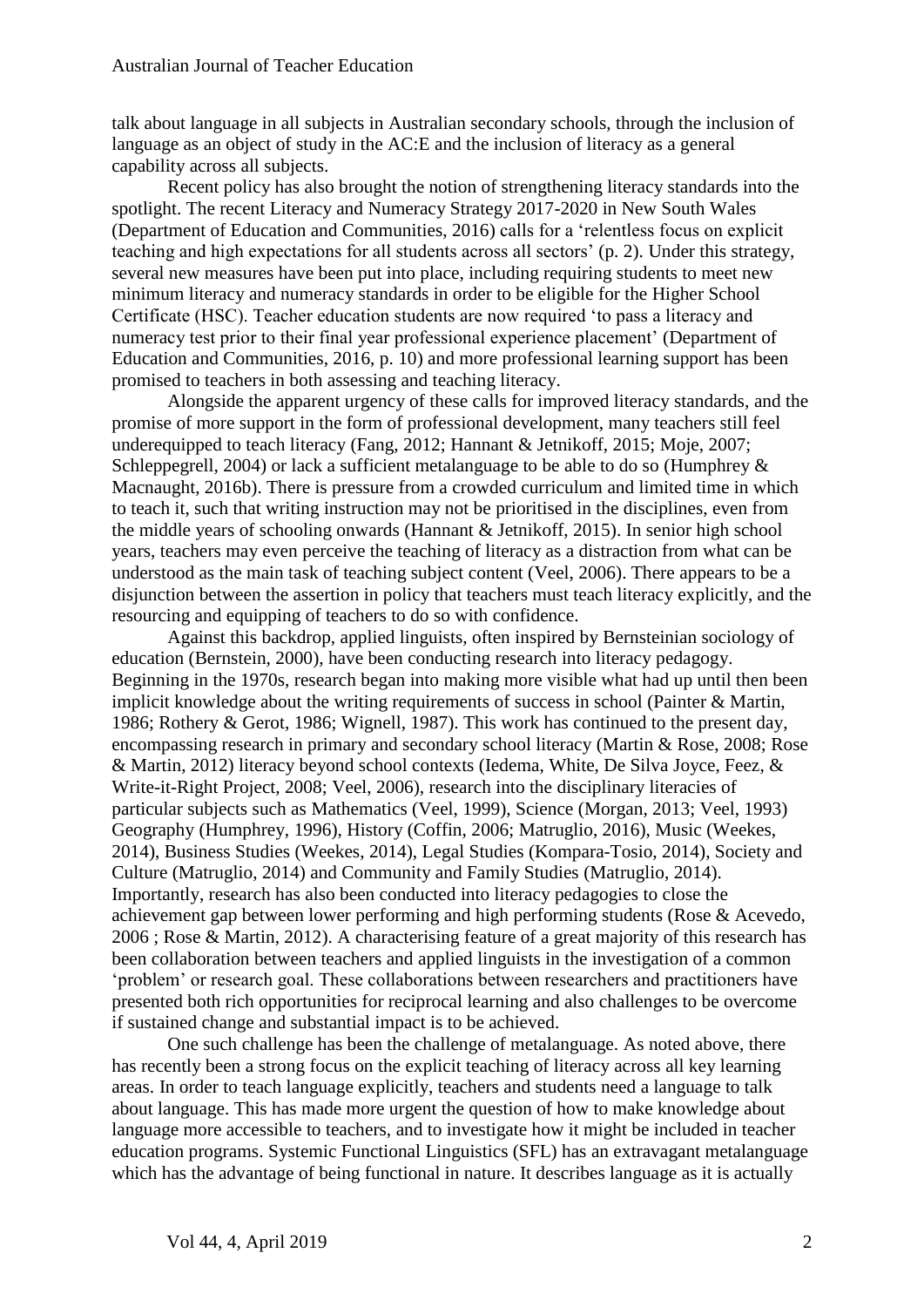used and is beneficial in making the link between meanings and wordings clear (Moore & Schleppegrell, 2014; Rose & Martin, 2012). However, part of the benefit of SFL, namely its very large and detailed architecture, is also part of the problem in making it accessible to teachers and students. The question of how much of SFL's vast array of language description is necessary for teachers and students remains a problematic one.

Projects such as the Grammatics Project (Macken-Horarik, Love, & Unsworth, 2011; Newbigin et al., 2013), the ELK (Embedded Literacy in the KLAs) Project (Humphrey & Macnaught, 2016b; Humphrey & Robinson, 2012), the MELK (Metalanguage for Embedding Literacies in the KLAs) Project (Humphrey & Macnaught, 2016a) and the Secondary Literacy Improvement Project (SLIP) (Cann, Inglis, Dalmau, & Gregory, 2013) are making important contributions to the understanding of what knowledge about language (KAL) is important for teachers and how this may be developed in the Australian schools context. Importantly, these projects all involve teacher professional development in the area of linguistic metalanguage through 'elbow-to-elbow' work between teachers and researchers. Such research facilitates a sharing of expertise and the development of a common understanding of educational issues between researchers and practitioners. Work is also ongoing in the development of literacy pedagogical content knowledge (LPCK) in teacher preparation programs (Love, 2009, 2010). In both the pre-service and in-service teacher education spheres, factors such as limited time for teaching language in crowded curricula (Love, 2009, 2010) and the question of how much of the technical understanding possessed by educational linguists is necessary for teachers (Macken-Horarik et al., 2011) are central for teachers and researchers alike.

This paper makes one contribution to the discussion concerning this issue. It explores the results of one case where a teacher and researchers came together to work on the common 'problem' of literacy development with senior students in a crowded curriculum. In particular, the research reported on here aimed to implement an explicit pedagogy for assisting students to develop better control of disciplinary ways of writing so they could display their knowledge in high-stakes examinations.

The research site was ideally placed for joint research between teachers and academics in the area of writing development. The school had a very high degree of students with English as an additional language or dialect (EAL/D) or who were from a non-English speaking background (LBOTE), and the school was pursuing a school-wide focus on literacy development. The teacher involved in the research, a highly experienced teacher of History, expressed frustration that these students, who knew their subject content well, nevertheless failed to perform to expectations in examination. She felt this was largely to their lack of ability in writing. She was therefore eager to engage with the researchers, as she believed we had something valuable to offer. In turn, the research team was motivated by the possibility of providing the teacher with linguistic tools which would explicate clearer communication of her expert disciplinary knowledge about writing to students. Despite this alignment of interests and purposes, however, there were significant issues that needed to be overcome in the conduct of the project, especially around the issue of metalanguage. The negotiation of these issues, and the lessons researchers in educational linguistics and teacher education more broadly can draw from them, will be the focus of the remainder of this paper.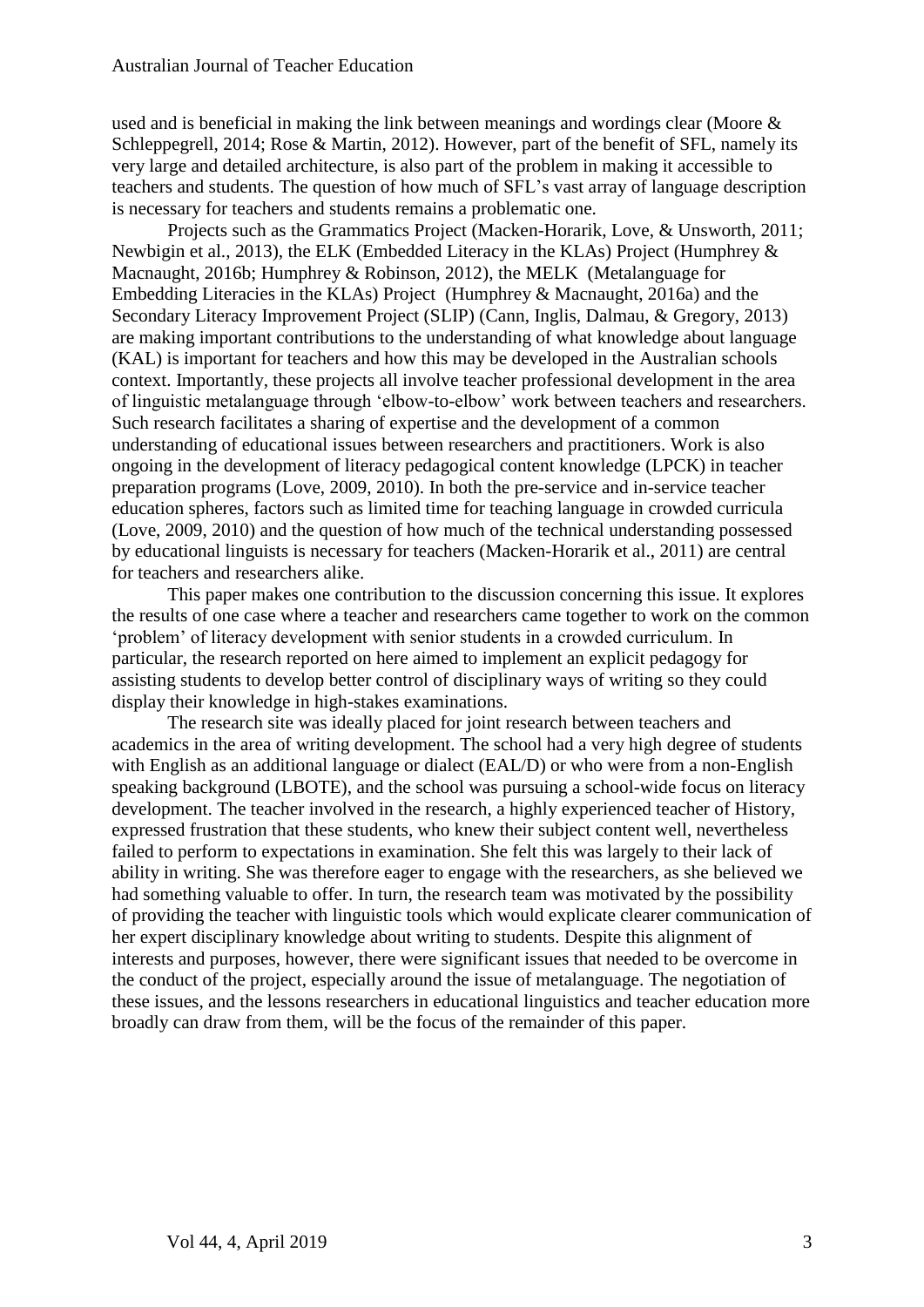#### **Research Design: Systemic Functional Linguistic-Inspired Design Based Research**

The case presented in this paper is drawn from a large, two phased, design-based research project<sup>1</sup> which took place across 6 schools and over the period of 3 years from 2009 to 2012. For the purposes of this paper, discussion will focus on the implementation of a design-based research intervention with one of the teachers from the larger project. This intervention involved researchers working closely with an extremely experienced senior secondary teacher of Ancient History, who we will call here Anna<sup>2</sup>, to design pedagogy for teaching disciplinary ways of writing. Anna has over 30 years' experience teaching Ancient History in a disadvantaged school with a very high proportion of students who are secondlanguage English speakers. The first phase of the research involved observation and videorecording of a connected series of lessons and the collection of associated teaching materials and writing samples from the students. This phase was intended to give researchers an understanding of disciplinary ways of making meaning in the subject of Ancient History. Of particular interest was how students built disciplinary knowledge cumulatively over time. Results from this first phase of research revealed that while students were good at expressing their historical knowledge orally, they needed to develop skills in 're-packing' knowledge into the more written-like, technical, abstract, condensed forms needed for written examinations (Maton, 2013). The second phase therefore used the findings from the first to implement design-based literacy interventions aimed at improving cumulative learning and teaching (Freebody, 2013; Macnaught, Maton, Martin, & Matruglio, 2013; Maton, 2013) and in particular, the writing of the valued genres in History (Coffin, 2006; Rose & Martin, 2012).

Design-based research (DBR) was chosen as the methodology to inform the literacy interventions because of its usefulness in collaborative educational research. DBR is designed to solve practical problems situated in real-world contexts while also drawing on high-level theory (Anderson & Shattuck, 2012; Morgan, 2013). This means that interventions are not trial and error affairs, but are carefully engineered on a theoretical basis. While DBR gains its rigour from its strong theoretical basis, it is designed to ensure a strong connection between research and practice and aims at bringing about sustained change in pedagogic practice (Anderson & Shattuck, 2012; Brown, Taylor, & Ponambalum, 2016; Hannant & Jetnikoff, 2015). To this end, it encourages collaboration between researchers and practitioners and is iterative, enabling evaluation, redesign and reimplementation of intervention in cycles (Anderson & Shattuck, 2012; Morgan, 2013). In short, it is a research method which can be used in teacher education to make educational research more accessible to teachers, and therefore more likely to have an impact on pedagogic practice.

Because DBR is theoretically motivated, the choice of theory underpinning an educational intervention is critical. As mentioned above, the educational 'problem' motivating this research was the need for students to develop better control of disciplinary ways of writing so they could display their knowledge in high-stakes examinations. In order to make the requirements of writing visible for students, a metalanguage, that is a language to talk about language, is necessary (Humphrey & Macnaught, 2016b). It has been argued that SFL provides a metalanguage which is useful to teach disciplinary ways of re-packing

**.** 

<sup>1</sup> ARC Development Project Grant Number DP0988123, *Disciplinarity, Knowledge and Schooling: analysing and improving integrated, cumulative learning in classrooms* project was a two phase interdisciplinary study investigating disciplinarity and knowledge building, funded by the Australian Research Council with Chief Investigators Professor Peter Freebody, Professor J.R. Martin and Dr Karl Maton. Erika Matruglio and Lucy Macnaught were research associates.

 $2A$  pseudonym to protect the anonymity of the research participant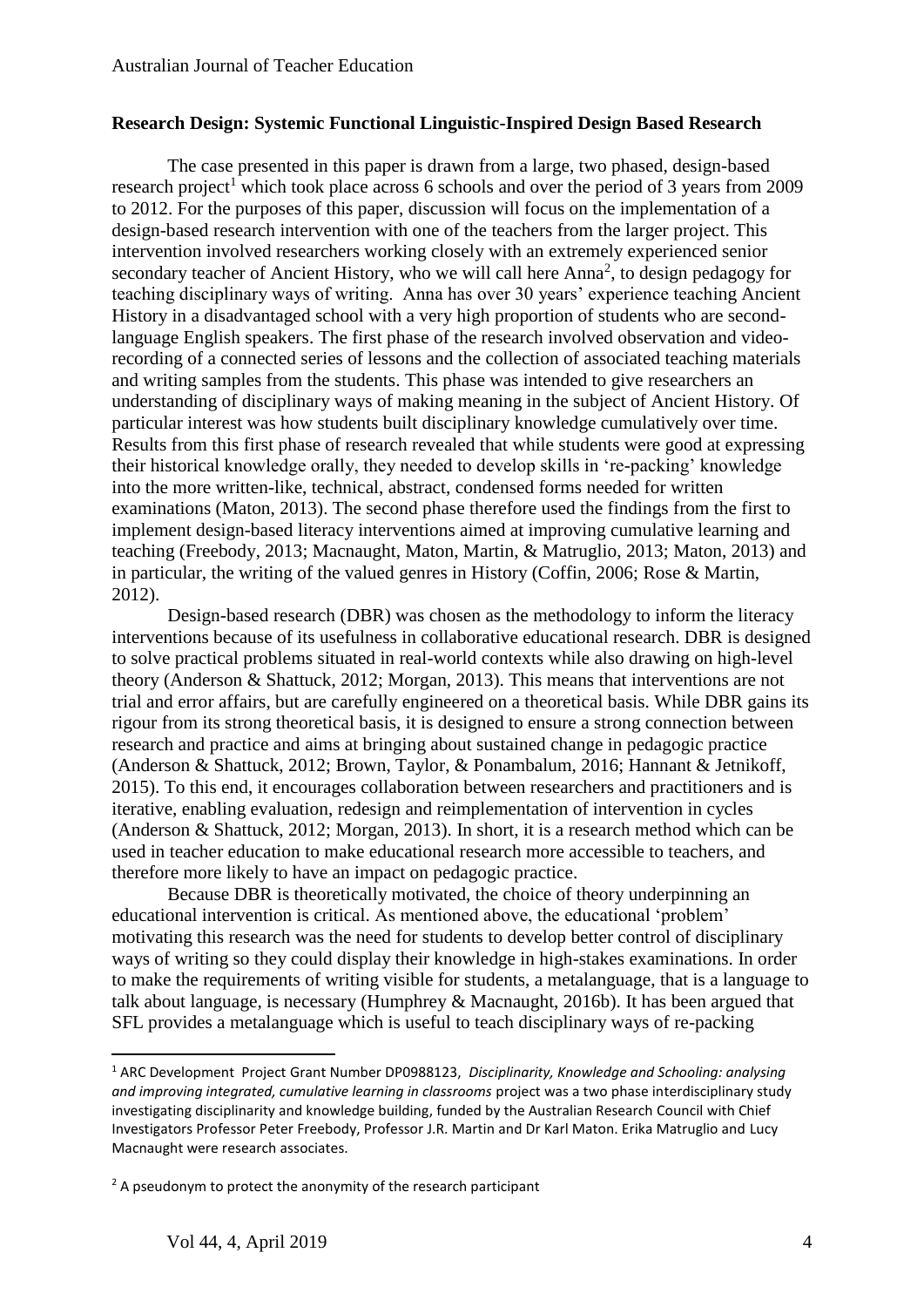knowledge for high stakes writing (Love, 2010; Macken-Horarik & Morgan, 2011; Martin, 2013; Maton, 2013; Schleppegrell, 2004) due to the strong connection between function or *meanings* and form or *wordings* in SFL. The DBR was therefore designed based on a systemic functional model of language. Integral to this design was the knowledge that SFL would likely be unfamiliar to Anna and that the research team would have to take care to select only what knowledge was necessary and to provide adequate training and support where linguistic knowledge was concerned.

This paper reports on both the training and the process of implementing the SFLbased DBR in Anna's senior Ancient History classroom. It highlights some of the challenges implicated in this close work between educational linguistic theorists as language specialists and classroom practitioners as subject specialists. In particular, it highlights the issues at stake for literacy pedagogy design when teachers are reluctant to engage with the technicality of SFL's metalanguage. It demonstrates both the struggles involved and the positive impact of making texts more visible, and reveals the benefits of a focus on explicit teaching of writing. In the final section, some implications for future in- and pre-service teacher education will be raised.

#### **Results and Analysis: The Challenge of Metalanguage**

The research design involved direct instruction in writing based around the genrebased teaching and learning cycle (Rothery, 1994). Intervention cycles were designed so that students would learn about writing in Ancient History though explicit talk about language, the modelling and deconstruction of exemplar texts, and teacher-led joint writing with students. Previous educational research has demonstrated such approaches to be highly successful in developing students' writing abilities (Rose & Acevedo, 2006 ; Rose & Martin, 2012, 2013). Explicit talk about language in the classroom was to be facilitated through the use of an SFL-inspired metalanguage, which was carefully chosen and adapted for use in the classroom. For example, words that could be understood from an SFL perspective as either technical and specialised language (Martin, 1993b; Martin, Maton, & Matruglio, 2010) were glossed as 'power words' and features like nominalisation and cause in the clause (Martin, 1993a) were taught and grouped together under the gloss 'power grammar'. This type of 'bridging metalanguage' (Humphrey & Sharpe, 2015) is commonly used in collaborative research between SF linguists and classroom teachers, where the aim is to interpret the technicality of SFL to make it more accessible to teachers and students (Derewianka & Jones, 2010; Humphrey & Macnaught, 2016a, 2016b; Macken-Horarik, 2012). An important benefit of DBR is the sharing of expertise between researcher and practitioner, and it was hoped that through the project, the researchers could provide Anna with a metalanguage to enable her to talk more explicitly about what she already implicitly knew about good writing in History.

In order to provide as much support as possible, a pre-intervention whole-day training program was conducted to provide Anna (and the teachers involved from other participating schools) with explicit linguistic knowledge about the important genres in Ancient History and training in the genre-based teaching and learning cycle (Martin, 2013). However, it quickly became apparent during the day that there was developing tension between the team's assertion that some technicality from SFL was needed to make disciplinarity visible and Anna's insistence that this technicality was not needed, and more, that it was confusing and confronting. The intricacies of this clash taught us much about what mattered and what didn't in designing pedagogy for improved literacy outcomes.

Initially, functional labelling of genre types and their stages was used, because the structure and purposes of 'essays' can vary dramatically not only across subjects but also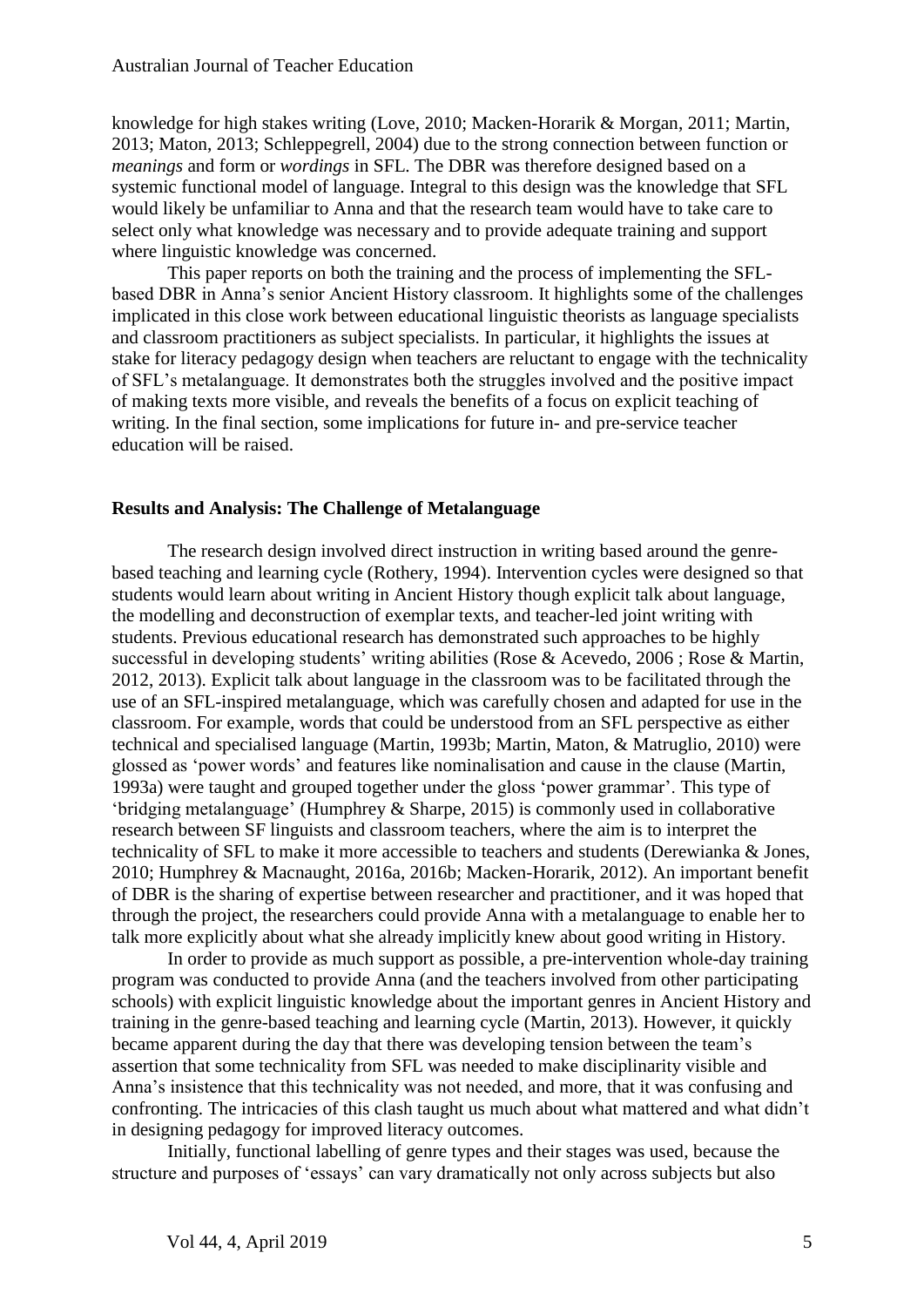within subjects in the senior years (Christie & Derewianka, 2008; Coffin, 2006; Matruglio, 2014; Rose & Martin, 2012). Functional labelling was intended to enable explicit talk about differential demands of questions requiring explanation or argument and the resulting differences in essay types. For example, factorial explanation has been identified as an important genre for explaining in History (Coffin, 2006; Matruglio, 2014; Rose & Martin, 2012). This type of text explains the multiple factors which lead to a particular outcome and has the stages of *Phenomenon: outcome*, where the outcome is outlined, followed by the E*xplanation: factors*, where the multiple causes of the outcome are explained. In senior years of schooling, these types of explanation text often have a third stage evaluating or explaining the significance of the outcome caused, and/or the significance of the factors which led up to it. Exposition has also been identified as an important text in history (Coffin, 2006; Rose & Martin, 2012). This type of text has the purpose of arguing for a particular point of view, and has the stages of *Thesis*, where the point which will be argued is identified and the arguments are previewed, followed by the stage *Arguments,* where the arguments to support the thesis are presented in a series of paragraphs, followed by the *Reiteration of Thesis* stage, where the thesis is re-stated and the text is drawn to a conclusion.

Both these genres were identified in the first phase of the research as being important in Anna's Ancient History classroom. In order to improve students' abilities in writing them, the team felt it would be beneficial for both teacher and students to have the language tools to talk about the differences in both rhetorical purpose and structure in these types of texts. The difference in social purpose between explaining and arguing, for example, leads to differences in the way the text orients the reader and the types of content and language which are used in various sections of the text. That is, while both genres do have what could be called an 'introduction' a 'body' and a 'conclusion', the function of these sections differs according to genre. Functional labelling of genres and their stages can help move discussion and modelling of these types of genres away from a generic understanding of the 'essay' as a homogenous unit and enable distinctions to be made between the various purposes of extended writing in the senior school context.

Anna, however, resisted the functional terminology strenuously, preferring 'introduction, body, conclusion', and becoming increasingly agitated during the training. She later explained in interview that she 'was bamboozled by the language that Erika and the team used' and that 'the technical language was like jargon to [her]'. At one point Anna became very upset and expressed a desire to pull out of the project, explaining later:

*The language made me feel very stupid and sapped my confidence to get involved in the project. My students are my first priority and extremely important to me. I was not going to put them through the anxiety that the language caused me.*

Despite this rocky beginning, Anna was persuaded that the project team respected her experience and was committed to helping her communicate her understanding of good writing in her subject to students. If she was uncomfortable with the functional labels for the genres and their stages, she could use other language to make clear the link between structure, purpose and meaning in writing. We stressed the importance of explicit talk about language and modelling of the writing process, regardless of the terminology used, and Anna was persuaded to stay in the project.

During the intervention, Anna did spend a lot of time talking explicitly about writing to her students, and modelling the writing process through writing collaboratively with her class. Her classroom talk indicated a broad range of sources for her metalanguage. At the level of lexis, for example, technical or specialised words were referred to as 'terms and concepts', following the History syllabus (NSW Board of Studies, 2004). She explained to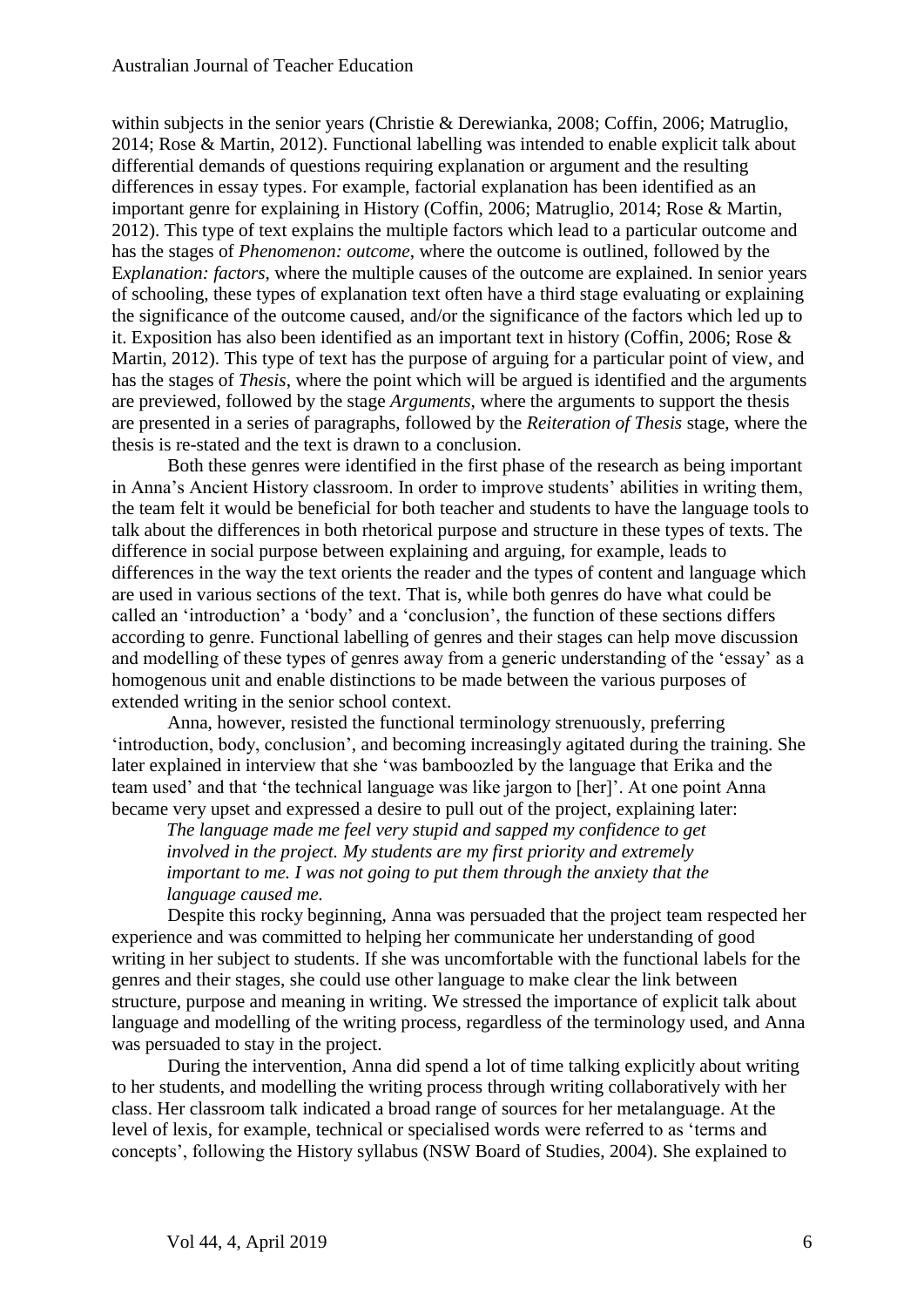the class that these are 'words that we use in history that maybe they're not using in maths as much'.

*Now terms and concepts are just the words that we use every day in History, but they relate to History. So if we're going to talk today about mummies and mummification, mummification is a term that we use in History all the time don't we. That's a term. Okay a concept is an idea about something. So if we were talking about democracy, okay that's a concept, so we have terms and concepts and we'll look at those.* 

When it came to language to talk about the genre of writing, Anna assiduously avoided functional naming of genres and their stages. 'Introduction, body, conclusion' were used to talk about the stages of whole text, language which has been common in schools for years. When it came to social purpose of texts, Anna used commonsense language. Rather than labelling a particular piece of extended writing as a factorial explanation, or even simply an explanation, for example, Anna calls it a 'how' question as illustrated in this excerpt from the transcript of one of her lessons. 'Have a look at it and look at our question. Again it's a how, it's a how question. How are human remains preserved?' At the level of discussing paragraph structure, Anna uses 'the hamburger model', introduced into the school during previous generic literacy training, and also makes reference to 'opening sentences' or 'lead sentences'. In correspondence with the project team, Anna wrote that she could 'achieve the same results with discussing the writing process with students – aim, purpose, challenge in the question demands, sentence construction and grammar, without using the technical language'.

Her approach suggests that the benefits of the intervention lay in the explicit focus on text and a functional approach in modelling how to go about the process of writing and not in the specifics of the metalanguage used. In other words, what was important was that there was explicit talk about language occurring in the classroom and that students were apprenticed in to the process of crafting writing through teacher-led joint writing. Videorecorded observations of jointly constructed writing sessions demonstrated much productive and explicit negotiation around how to use language to make the types of meanings the students wanted to make. By the third session in particular, students were volunteering more changes to sentence structure during the joint writing sessions, displaying their understanding of the crafted nature of writing. Students' independent writing after the third joint writing session also showed marked improvement in organisation, technical lexis and effectiveness when compared to their writing produced in the pre-test which was administered before the design-based intervention. Anna commented in interview that students showed development in the way they were initiating their own talk about language, not just in response to teacher questioning.

*That was just so apparent yesterday when they picked up that I started in present tense. Um, you know, and that's real evidence that they're not just looking at, they're not just looking at the structure, they're looking at the specifics that you put into it, you know, the power grammar and the power words, and um. Also, trying to make the sentences interesting*.

Further evidence that it was the focus on explicitly teaching students how to write which was having an impact in this class came from Anna's written and oral feedback on the project. Anna explained that she felt like she had never been taught how to actually teach writing in her teacher preparation courses, and that the project helped her see how she could demystify the process of writing for students. She especially valued joint construction of text as a way to move beyond just providing models of a *product* to being able to lead students through the *process* of writing.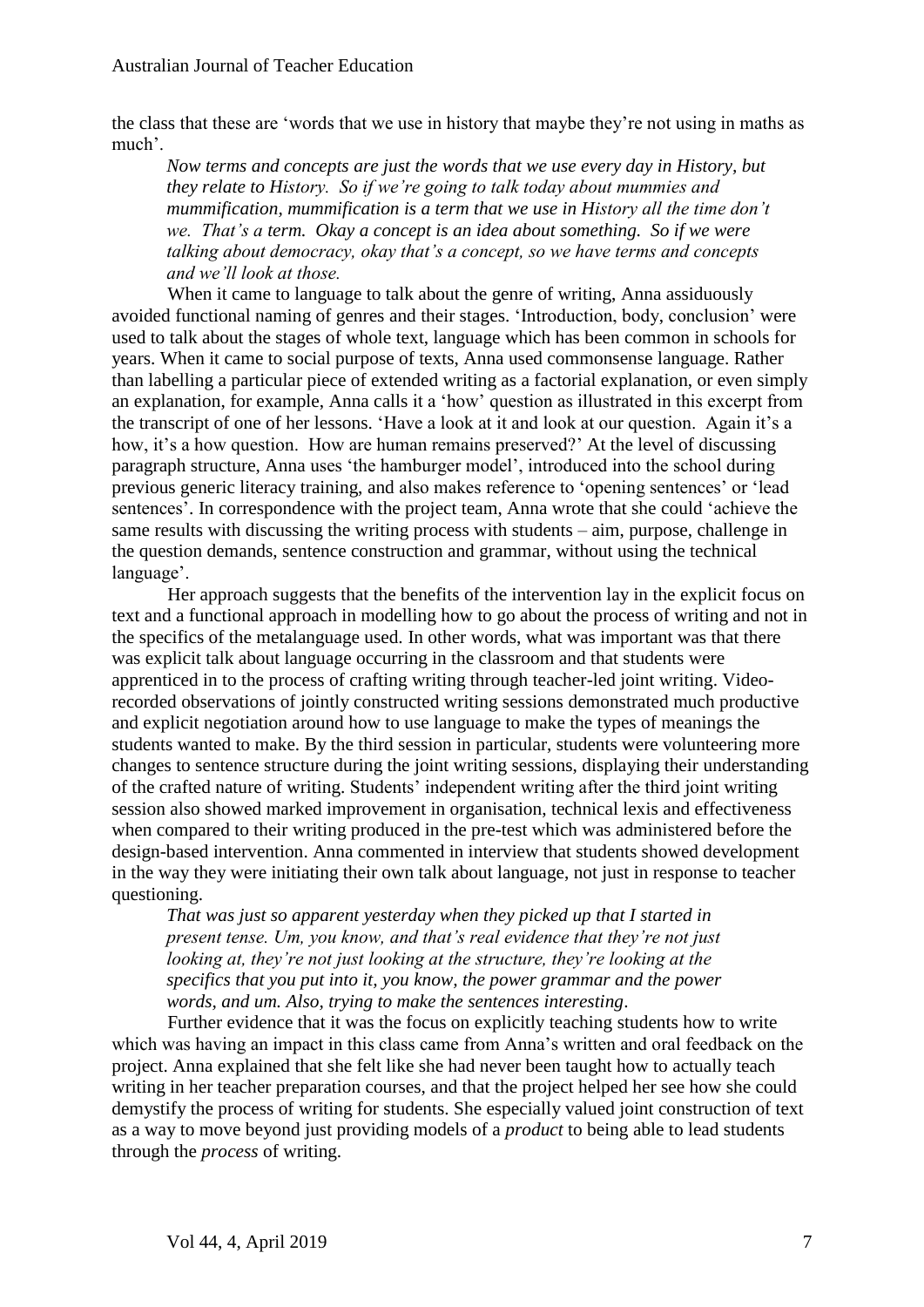*I had learned how to teach reading but I'd never learned how to teach writing. Never, at all… I always thought about reading. I don't know that I'd ever really concentrated on writing. I would correct writing. I would always teach a lesson in year 11 or two on essay writing, but kinda just jumping in. 'Ok this is how to write an essay' and then always give them an essay to write. But never breaking it down. Never modelling it together. So for me, it's made me very conscious of that area.*

Anna was so convinced of the effectiveness of the explicit teaching of writing through joint writing with a class that she expressed the desire not only to keep applying the tools she had learned in the project to her own teaching across more year levels, but also to train her faculty staff in the joint construction of writing.

#### **Discussion and Conclusions: Into the Future: Teaching how to Write**

The case reported on here shows that researchers and teachers have much to learn from each other in the conduct of design-based research, and that DBR can yield surprising and unexpected results. While the research team began with the intention of gently introducing an experienced teacher to some technicality from SFL, limited in the main to functional labelling of genres and their stages, even our 'gentle introduction' was perceived as unsettling and 'bamboozling' by the participating teacher. Careful negotiation around the issue of metalanguage was required to prevent the research from coming to an abrupt halt in this research site. DBR's iterative and reflective nature enables researchers and research participants to 'respond to emergent features of the setting' (The Design-Based Research Collective, 2003, p. 6) and so enabled flexibility around this unexpected issue. In the end, while the teacher did not take up a more technical SFL-inspired metalanguage as we had hoped, she did begin to expand on her own metalanguage to talk about text with her students. Her personal metalanguage drew on the syllabus, commonsense language and her own glosses and adaptations of some of the technicality we were trying to introduce (e.g. 'how' questions rather than 'explanations') as she and her class began to build up new shared understandings of language and of writing.

While metalanguage was a salient problematic issue in the intervention, the introduction of a genre-based teaching and learning cycle was not. In fact, both teacher and students found the process of deconstruction followed by joint construction and then independent construction of text useful. Perhaps this was due to the suggestion made elsewhere and supported by this teacher that the process of writing is not generally taught in schools (Hannant & Jetnikoff, 2015). In the end, students' writing appeared to improve even though the technical metalanguage that the research team endeavoured to introduce was not, on the whole, taken up by Anna. It appears that positive outcomes were achieved just by slowing down and taking the time to talk about text in functional ways. For this teacher and this class, an explicit focus on teaching the students how to go about writing made a real difference to both teacher and student perceptions of learning and also in the observable features of student writing.

These results point toward the importance of including more instruction in pre-service teacher education on teaching the *process 3* of writing, especially for secondary teachers. It is generally understood that literacy in the early primary school is about *learning to read and* 

**.** 

<sup>&</sup>lt;sup>3</sup> I am not advocating a constructivist approach to 'process writing' here which leaves little room for direct instruction or intervention by the teacher, but rather explicitly modelled experience, guided by the teacher, in how to go about 'doing writing'.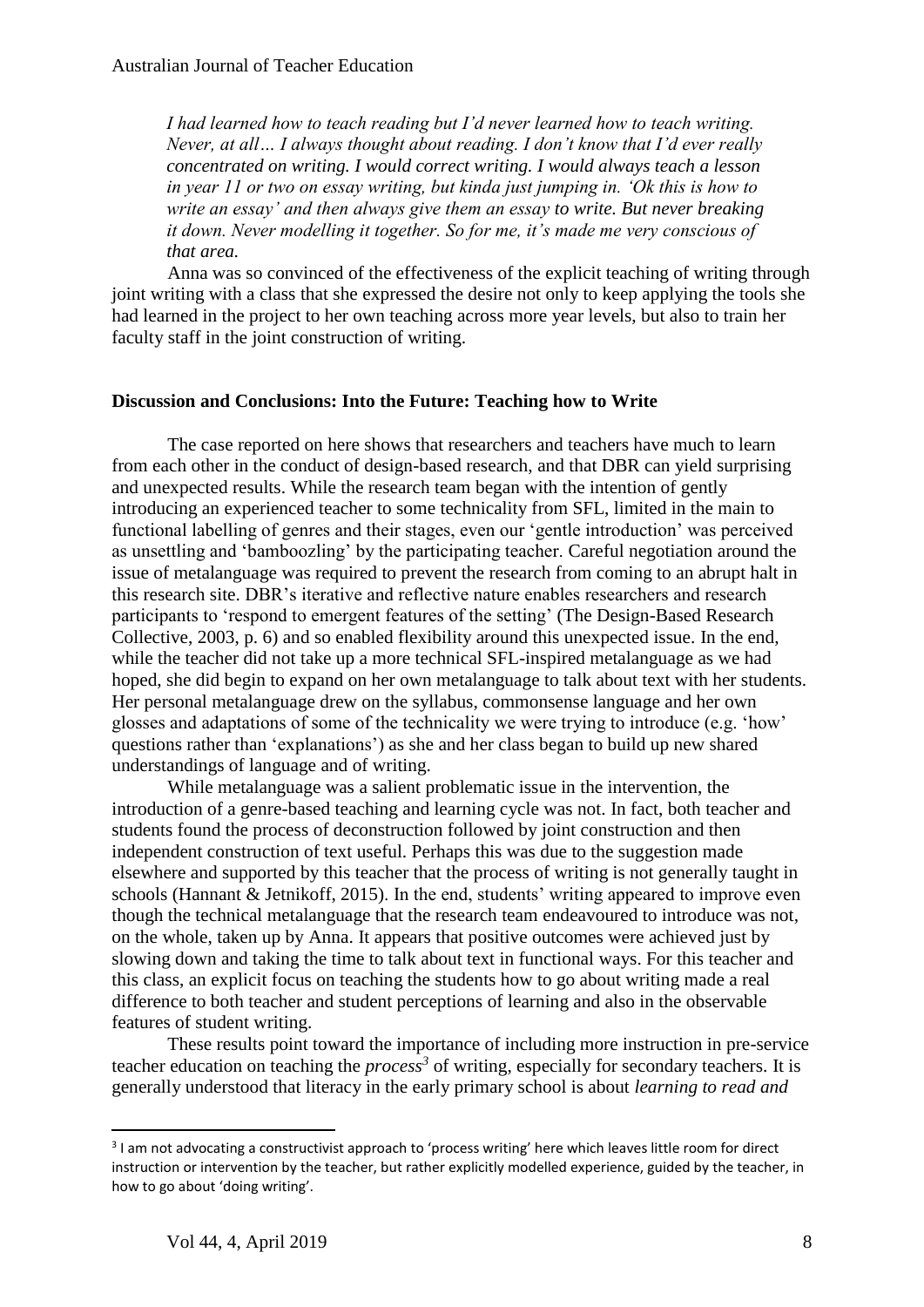*write*, whereas from upper primary onwards, literacy is about *learning from reading* and *writing for evaluation* (Rose & Martin, 2012)*.* Teaching writing is seen as core business in primary schools, and primary teachers teach literacy, numeracy and content across the Key Learning Areas while secondary teachers are experts in a particular discipline. This may mean that primary teachers are better equipped by their teacher preparation courses to teach literacy than secondary teachers are.

Primary school teachers are also equipped with an understanding of genres or 'text types' through their inclusion in the curriculum, while genres have traditionally not been a feature of secondary curricula. For example, the previous K-6 English syllabus in New South Wales, lists among others narrative, recount, observation, review, description, information report, procedure, explanation, exposition and discussion (NSW Board of Studies, 2007, pp. 68-70). While these genres are not as explicit in the new K-10 English syllabus based on the national curriculum, the new syllabus does require students to be able to write a variety of text types including 'imaginative, informative and persuasive texts' (NSW Board of Studies, 2012, p. 19). However, because these text types have not traditionally featured explicitly in the secondary curriculum despite the fact that students still need to produce texts of multiple types (see Martin, 2000; Rose & Martin, 2012 who provide some discussion on why this might be so), there may often be a disconnect in what students learn about writing from their primary teachers and what they learn from their secondary teachers. Further research into how to overcome this disconnect between the teaching of genres in primary and secondary school disciplinary areas seems warranted here. The genres of importance in the secondary key learning areas have already been identified (Coffin, 2006; Humphrey, 1996; Kompara-Tosio, 2014; Matruglio, 2016; Morgan, 2013; Rose & Martin, 2012; Veel, 1993; Veel, 1999; Weekes, 2014), and explicit inclusion of these genres in the secondary syllabus documents, as well as the pre-service training of secondary teachers in these genres, would also help equip teachers with more KAL in order to teach disciplinary ways of writing.

Another important contribution of this case is to suggest that teachers need training in not only the essential *products* of writing but also the *process* of writing. Models and exemplars of writing products have been commonplace in educational settings from primary to tertiary level for some time now, however it seems that adequate modelling of the *process*  of writing is what is missing for both teachers and students. The genre-based teaching and learning cycle has proven to be one successful tool in this area, as the stage of jointconstruction facilitates explicit talk about language while making visible to students how to go about writing (Rose & Martin, 2012; Thomson & Hart, 2006). Teachers could be trained in how to conduct teacher-led joint construction with their classes so that students could be apprenticed into disciplinary ways of making meaning. More research into both the facilitating factors and the barriers to teachers conducting joint writing sessions with students, and to the use of functional terminology for genre stages and phases would also be beneficial. This is one important contribution that SFL can make in the area of teacher education in the area of literacy.

Finally, if we are to take seriously the new Literacy and Numeracy Strategy's call for a 'relentless focus on explicit teaching and high expectations for all students across all sectors' (Department of Education and Communities, 2016, p. 2) then more research needs to be done into the support that teachers require to carry this out. It is both unrealistic and unfair to expect teachers to teach literacy explicitly if they do not have the skills, experience and metalanguage to do so. Many current teachers completed their teacher education in a period with different approaches to teaching literacy than are called for in current syllabus and policy documents. If educational authorities are sincere in their intent to provide more training and support for teachers in teaching and assessing literacy they should foster research which brings practitioners and researchers together to explore ways to tackle the issue.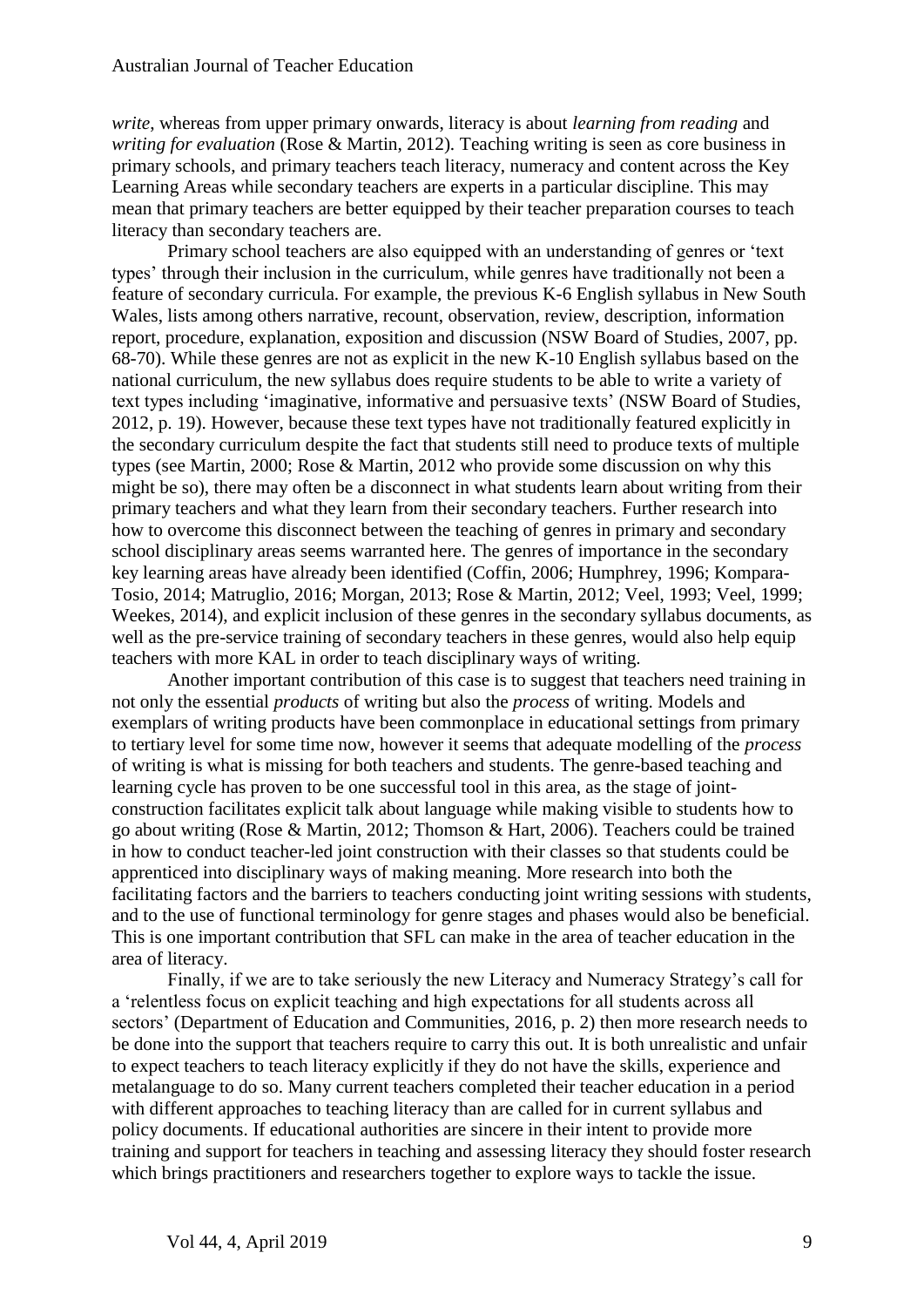Design-based research involving teachers and academics working in literacy and educational linguistics could be one fruitful avenue to reveal what works in which situation. The case reported here has revealed both the power of design-based research to bring about change in practice and also the opportunity for the researcher to learn from the practitioner and to question how much and what parts of theory might be useful for practitioners in which circumstances (Macken-Horarik, 2013; Macken-Horarik et al., 2011; Moore & Schleppegrell, 2014; Schleppegrell, Achugar, & Oteíza, 2004; Schleppegrell & de Oliveira, 2006). DBR can perturb much of the taken for granted 'lore' of the researcher and prompt greater reflection on assumptions about the usefulness and accessibility of linguistic or educational theory for practitioners.

#### **References**

- ACARA. (2013). *The Australian Curriculum: English*. Australian Curriculum Assessment and Reporting Authority.
- ACARA. (2017). Australian Curriculum v8.3 F-10 Curriculum: Literacy. Retrieved 12/05/2017, from

http://www.australiancurriculum.edu.au/generalcapabilities/literacy/introduction/inthe-learning-areas

- Anderson, T., & Shattuck, J. (2012). Design-Based Research:A Decade of Progress in Education Research?*,* 16.
- Bernstein, B. (2000). *Pedagogy, Symbolic Control and Identity* (revised ed.). Maryland: Rowman and Littlefield.
- Brown, C., Taylor, C., & Ponambalum, L. (2016). Using design-based research to improve the lesson study approach to professional development in Camden (London). *London Review of Education, 14*(2), 4-24.<https://doi.org/10.18546/LRE.14.2.02>
- Cann, M., Inglis, R., Dalmau, A., & Gregory, R. (2013). *Secondary Literacy Improvement Project (SLIP): what is 'thinkable' about literacy at the levels of school and classroom practice*. Paper presented at the ASFLA National Conference 2013: Seizing the moment, ACU, Mellbourne.
- Christie, F., & Derewianka, B. (2008). *School Discourse: Learning to Write across the Years of Schooling*. London and New York: Continuum.
- Coffin, C. (2006). *Historical Discourse: the language of time, cause and evaluation*. London: Continuum.
- Department of Education and Communities. (2016). *Literacy and Numeray Strategy 2017- 2020*.
- Derewianka, B., & Jones, P. (2010). From Traditional to Functional Grammar: bridging the divide. *NALDIC Quarterly, 8*(1), 6-17.
- Donnelly, K. (2017, 10/12/2017). Australian literacy standards falling, basics the key, *Herald Sun*.
- Fang, Z. (2012). Language Correlates of Disciplinary Literacy. *Topics in Language Disorders, 32*(1), 19-34.<https://doi.org/10.1097/TLD.0b013e31824501de>
- Freebody, P. (2013). Knowledge and School Talk: intellectual accomodations to literacy? *Linguistics and Education, 24*, 4-7.<https://doi.org/10.1016/j.linged.2012.11.004>
- Green, B., Hodgens, J., & Luke, A. (1997). Debating literacy in Australia: history lessons and popular f(r) ictions. -Responses to claims that literacy standards are falling are provided through an examination of Australia's sociocultural history. . *Australian Journal of Language and Literacy, 20*(1), 6-24.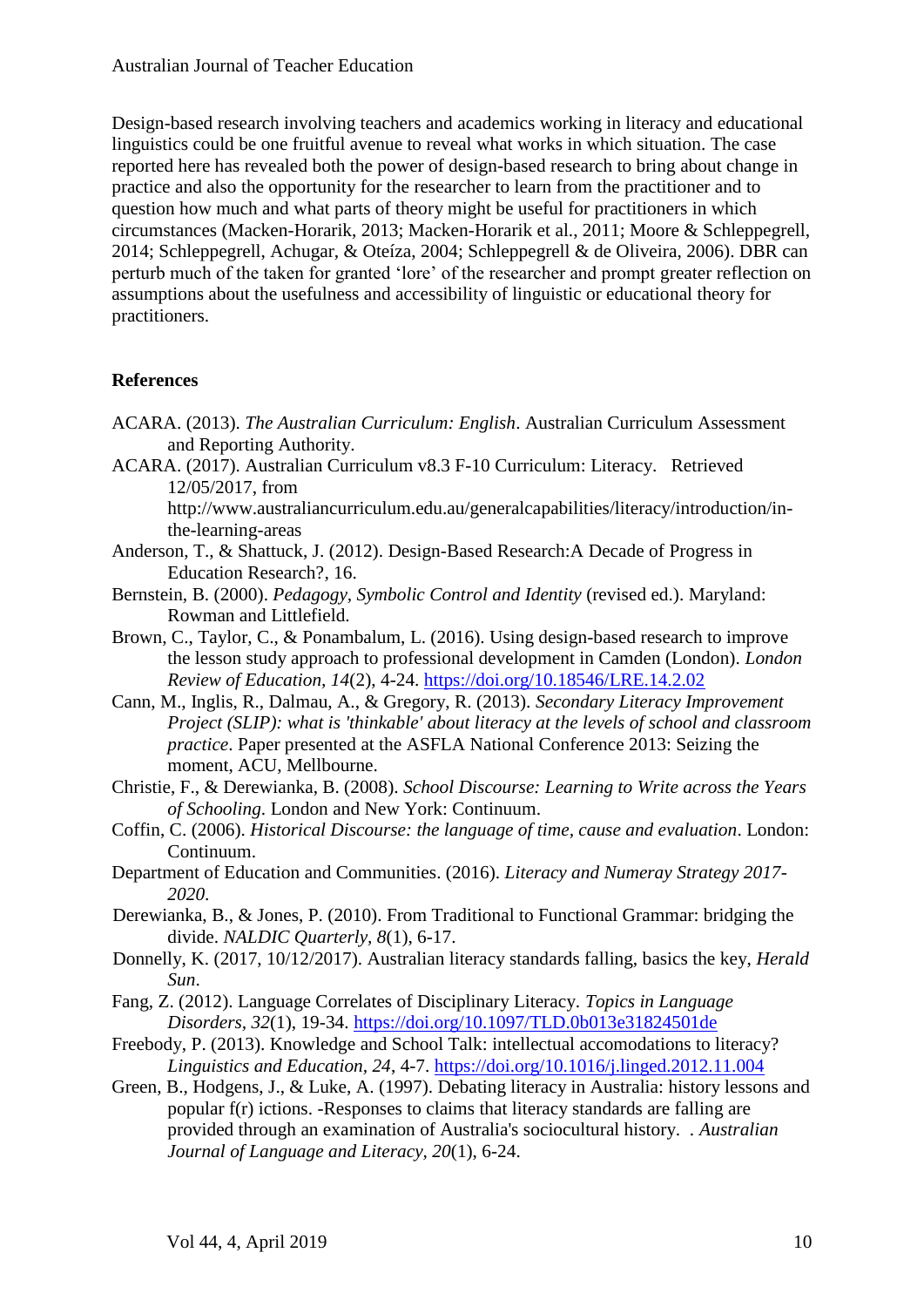- Hannant, K., & Jetnikoff, A. (2015). Investigating a disciplinary approach to literacy learning in a secondary school. *Literacy Learning: The Middle Years, 23*(3), 28.
- Humphrey, S. (1996). *Exploring Literacy in School Geography*. Sydney: Metropolitan East DSP.
- Humphrey, S., & Macnaught, L. (2016a). Developing teachers' professional knowledge of language for discipline literacy instruction. In H. de Silva Joyce (Ed.), *Language at work in social contexts: analysing langauge use in work, educational, medical and museum contexts* (pp. 68-87). Newcastle upon Tyne: Cambridge Scholars Publishing.
- Humphrey, S., & Macnaught, L. (2016b). Functional Language Instruction and the Writing Growth of English Language Learners in the Middle Years. *TESOL Quarterly, 50*(4), 792-816.<https://doi.org/10.1002/tesq.247>
- Humphrey, S., & Robinson, S. H. (2012). *Using a 4x4 framework for whole school literacy develoment.* Paper presented at the 39th International Systemic Functional Congress: To Boldly Go, UTS, Sydney.
- Humphrey, S., & Sharpe, T. (2015). Peeling the PEEL: Integrating Langauge and Literacy in the middle years. Literacy Learning: The Middle Years, 23(2), 53-62.
- Iedema, R., White, P. R. R., De Silva Joyce, H., Feez, S., & Write-it-Right Project. (2008). *Media literacy*. Surry Hills, N.S.W: NSW Adult Migrant Education Service.
- Kompara-Tosio, J. (2014). *Literacy in Legal Studies: Writing Evaluation Essays*. Paper presented at the Legal Studies Association of NSW 2014 Conference.
- Love, K. (2009). Literacy pedagogical content knowledge in secondary teacher education: reflecting on oral langauge and learning across the disciplines. *Language and Education, 23*(6), 541-560.<https://doi.org/10.1080/09500780902822942>
- Love, K. (2010). Literacy pedagogical content knowledge in the secondary curriculum. *Pedagogies: An International Journal, 5*(4), 338-355. <https://doi.org/10.1080/1554480X.2010.521630>
- Macken-Horarik, M. (2012). Why School English Needs a "Good Enough" Grammatics (and Not More Grammar). Changing English: Studies in Culture and Education, 19(2), 179-194.<https://doi.org/10.1080/1358684X.2012.680760>
- Macken-Horarik, M. (2013). *Tools that travel, knowledge that grows: Generating a grammatics 'good enough' for school English*. Paper presented at the ASFLA 2013 National Conference: Seizing the Moment, ACU Melbourne.
- Macken-Horarik, M., Love, K., & Unsworth, L. (2011). A grammatics 'good enough' for school English in the 21st century: Four challenges in realising the potential. *Australian Journal of Language and Literacy, 34*(1), 9-23.
- Macken-Horarik, M., & Morgan, W. (2011). Towards a metalangauge adequate to linguistic achievement in post-structuralism and English: Reflections on voicing in the writing of secondary students. *Linguistics and Education, 22*, 133-149. <https://doi.org/10.1016/j.linged.2010.11.003>
- Macnaught, L., Maton, K., Martin, J. R., & Matruglio, E. (2013). Jointly constructing semantic waves: Implications for teacher training. *Linguistics and Education, 24*(1), 50-63.<https://doi.org/10.1016/j.linged.2012.11.008>
- Martin, J. R. (1993a). Life as a Noun: Arresting the universe in science and humanities. In M. A. K. Halliday, Martin, J.R. (Ed.), *Writing Science: Literacy and discursive power*  (pp. 221-267). London: Falmer Press.
- Martin, J. R. (1993b). Technicality And Abstraction: Langauge for the creation of specialized texts. In M. A. K. Halliday & J. R. Martin (Eds.), *Writing Science: Literacy and Discursive Power* (pp. 223-241). London, Washington: The Falmer Press.
- Martin, J. R. (2000). Grammar Meets Genre reflections on the "Sydney School". *Arts, 22*, 47-95.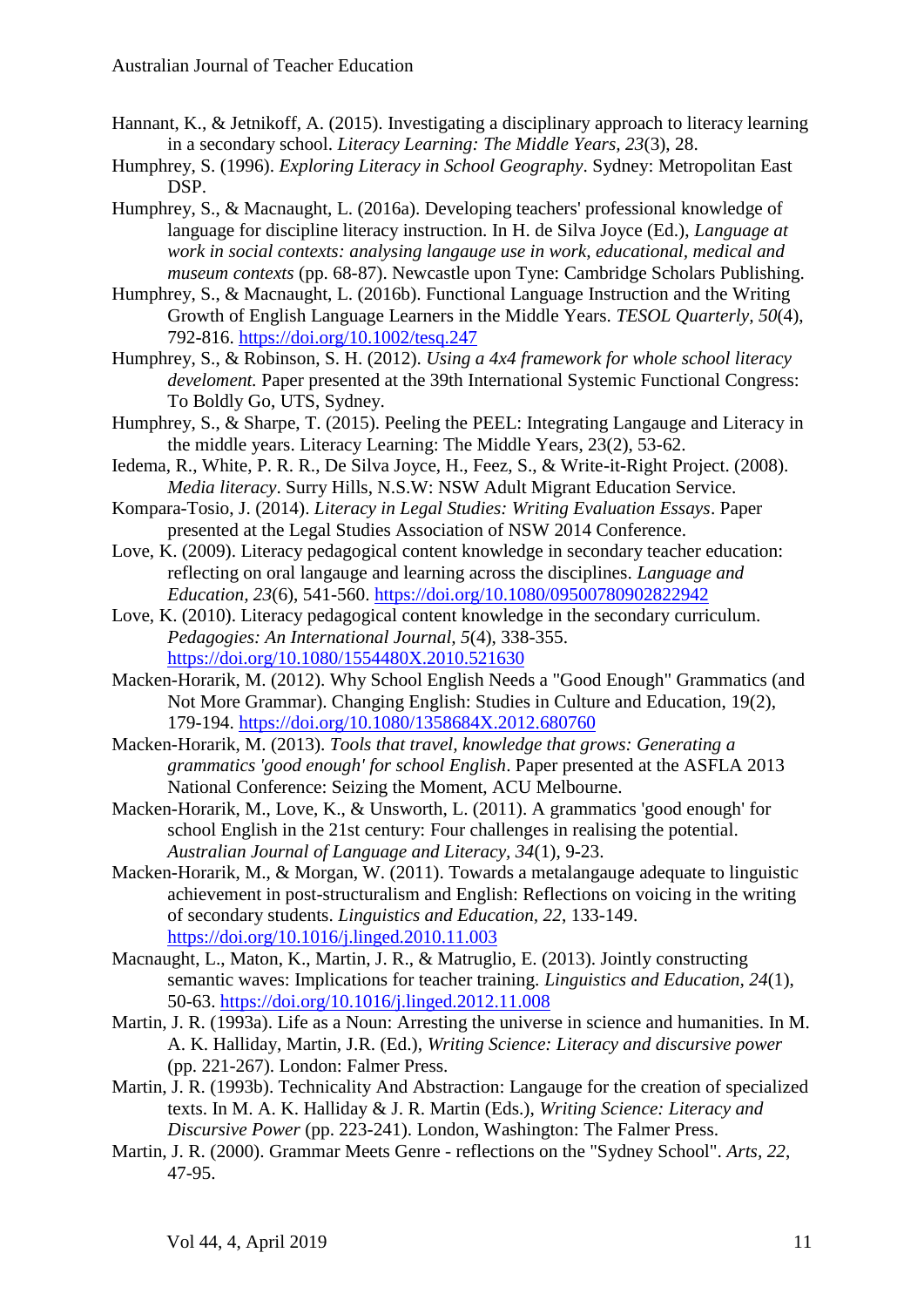- Martin, J. R. (2013). Embedded Literacy: knowledge as meaning. *Linguistics and Education, 24*, 23-37.<https://doi.org/10.1016/j.linged.2012.11.006>
- Martin, J. R., Maton, K., & Matruglio, E. (2010). Historical Cosmologies: Epistemology and axiology in Australian Secondary school history discourse. *Revista Signos*, 43(74), 433-463.<https://doi.org/10.4067/S0718-09342010000500003>
- Martin, J. R., & Rose, D. (2008). *Genre Relations: Mapping Culture*. London: Equinox.
- Maton, K. (2013). Making Semantic Waves: A key to cumulative knowledge-building. *Linguistics and Education, 24*(1), 8-22.<https://doi.org/10.1016/j.linged.2012.11.005>
- Matruglio, E. (2014). *Humanities' Humanity: Construing the social in HSC Modern and Ancient History, Society and Culture, and Community and Family Studies*. Unpublished PhD Thesis. University of Technology Sydney. Sydney.
- Matruglio, E. (2016). Objectivity and critique: the creation of historical perspectives in senior secondary writing. *Australian Journal of Language and Literacy, 39*(2), 124-134.
- McDonald, T. (2010). Australian students' literacy levels declining. *ABC News*. http://www.abc.net.au/news/2010-12-08/australian-students-literacy-levelsdeclining/2366804
- Moje, E. B. (2007). Developing Socially Just Subject-Matter Instruction: A Review of the Literature on Disciplinary Literacy Teaching*,* 1.
- Moore, J., & Schleppegrell, M. (2014). Using a functional linguistics metalanguage to support academic language development in the English Language Arts. *Linguistics and Education, 26*, 92-105.<https://doi.org/10.1016/j.linged.2014.01.002>
- Morgan, A.-M. (2013). 'Proof of concept': Beginning to use Design-Based Research to improve science literacies for middle years learners. *Australian Journal of Language & Literacy, 36*(1), 3-16.
- Munro, K. (2016). NAPLAN: Half of NSW students would fail first HSC test, *The Sydney Morning Herald*.
- Newbigin, A., Mills, M., Wheelton, M., Woodman, K., Peters, T., & Theobald, M. (2013). *"I don't think I'm hopeless at grammar": Reports from Victorian teachers in the Grammatics Project*. Paper presented at the ASFLA National Conference 2013: Seizing the moment, ACU, Melbourne.
- NSW Board of Studies. (2004). *Ancient History Stage 6 Syllabus*. Board of Studies NSW.
- NSW Board of Studies. (2007). *English K-6 Syllabus*. Sydney.
- NSW Board of Studies. (2012). *English K-10 Syllabus*. Sydney: Board of Studies NSW.
- Painter, C., & Martin, J. R. (Eds.). (1986). *Writing to mean : teaching genres across the curriculum : papers and workshop reports from the "Writing to mean" conference held at the University of Sydney, May 1985*. [Mt. Gravatt, Qld]: Applied Linguistics Association of Australia.
- Rose, D., & Acevedo, C. (2006 ). Closing the gap and accelerating learning in the Middle Years of Schooling. *Australian Journal of Language and Literacy, 14*(2), 32-45.
- Rose, D., & Martin, J. R. (2012). *Learning to Write, Reading to Learn: Genre, Knowledge and Pedagogy in the Sydney School*: Equinox.
- Rose, D., & Martin, J. R. (2013). Intervening in contexts of schooling In J. Flowerdew (Ed.), *Discourse In Context: Contemporary Applied Linguistics Volume 3. (pp. 447-475).* London Continuum
- Rothery, J. (1994). *Exploring Literacy in School English*. Sydney: Metropolitan East DSP.
- Rothery, J., & Gerot, L. (1986). Writing in the Junior Secondary School. In J. R. Martin & C. Painter (Eds.), *Writing to Mean: Teaching genres across the curriculum*. Sydney: ALAA.
- Schleppegrell, M. J. (2004). *The language of schooling : a functional linguistics perspective*. Mahwah, NJ: Lawrence Erlbaum.